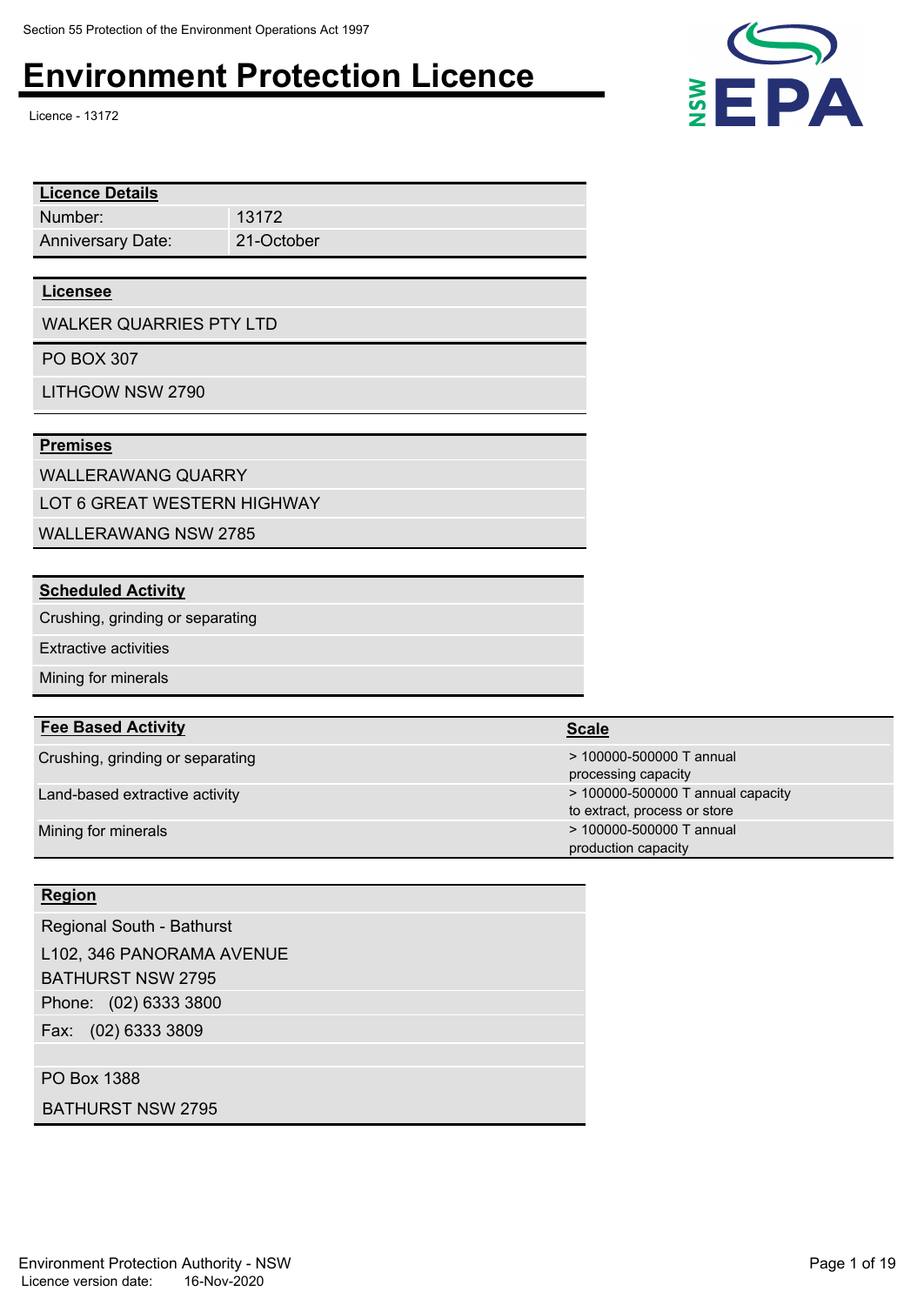Licence - 13172



|                | <b>INFORMATION ABOUT THIS LICENCE</b> | 4   |
|----------------|---------------------------------------|-----|
|                |                                       | 4   |
|                |                                       | 4   |
|                |                                       | 4   |
|                |                                       |     |
|                |                                       | 4   |
|                |                                       |     |
|                |                                       | 5   |
|                |                                       | 5   |
| 1              |                                       | 6   |
| A <sub>1</sub> |                                       | 6   |
| A <sub>2</sub> |                                       | 6   |
| A <sub>3</sub> |                                       | 7   |
| $\mathbf{2}$   |                                       | 7   |
| P1             |                                       | 7   |
| 3              |                                       | 8   |
| L1             |                                       | 8   |
| L <sub>2</sub> |                                       | 8   |
| L <sub>3</sub> |                                       | 9   |
| L4             |                                       | -10 |
| L <sub>5</sub> |                                       | 10  |
| 4              |                                       | 11  |
| O <sub>1</sub> |                                       | 11  |
| O <sub>2</sub> |                                       | 11  |
| O <sub>3</sub> |                                       | 11  |
| O <sub>4</sub> |                                       | 11  |
| 5              |                                       | 12  |
| M1             |                                       | 12  |
| M <sub>2</sub> |                                       | 12  |
| M <sub>3</sub> |                                       | 13  |
| M4             |                                       | 13  |
| M <sub>5</sub> |                                       | 13  |
| M6             |                                       | 14  |
| M7             |                                       | 14  |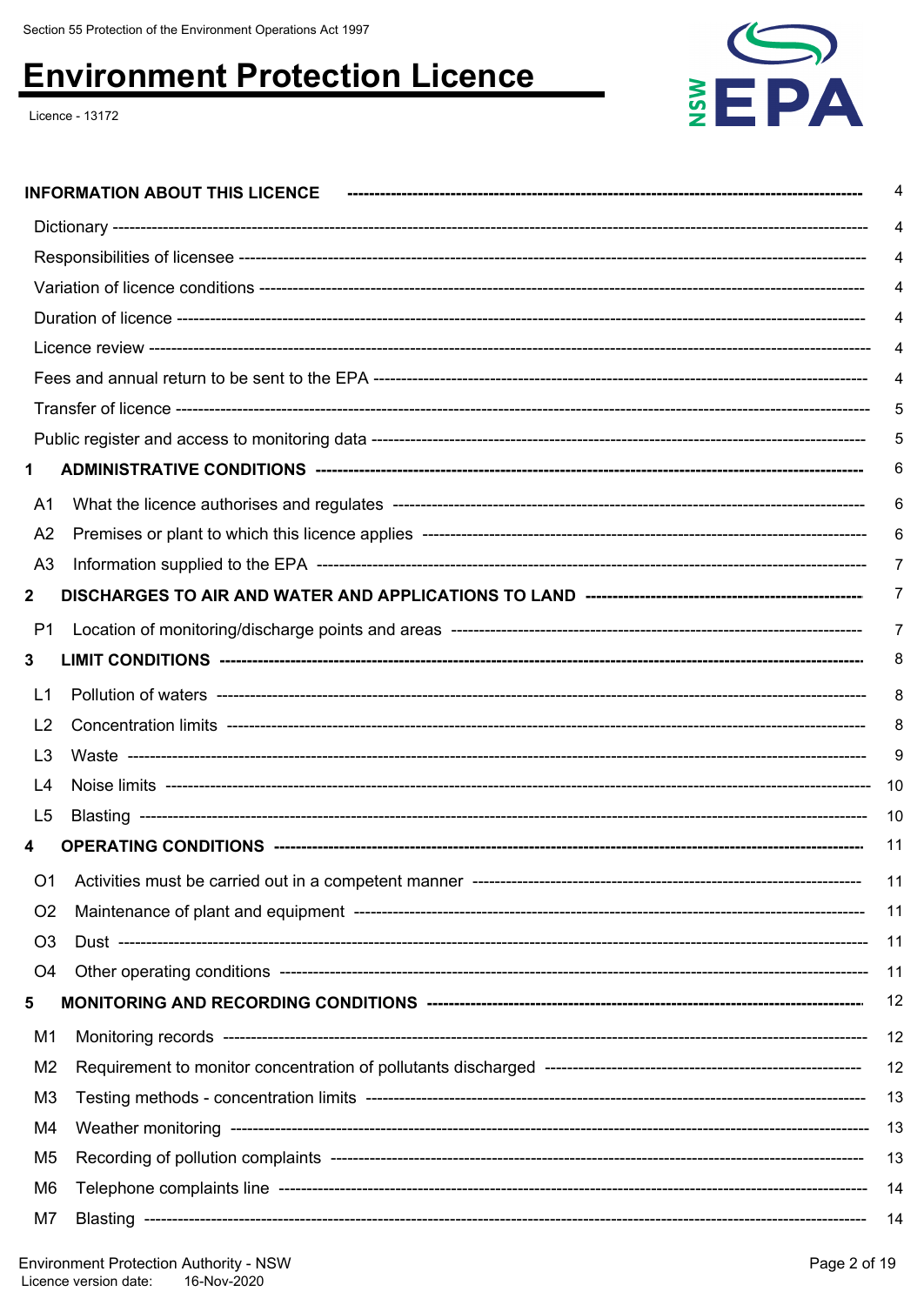Licence - 13172



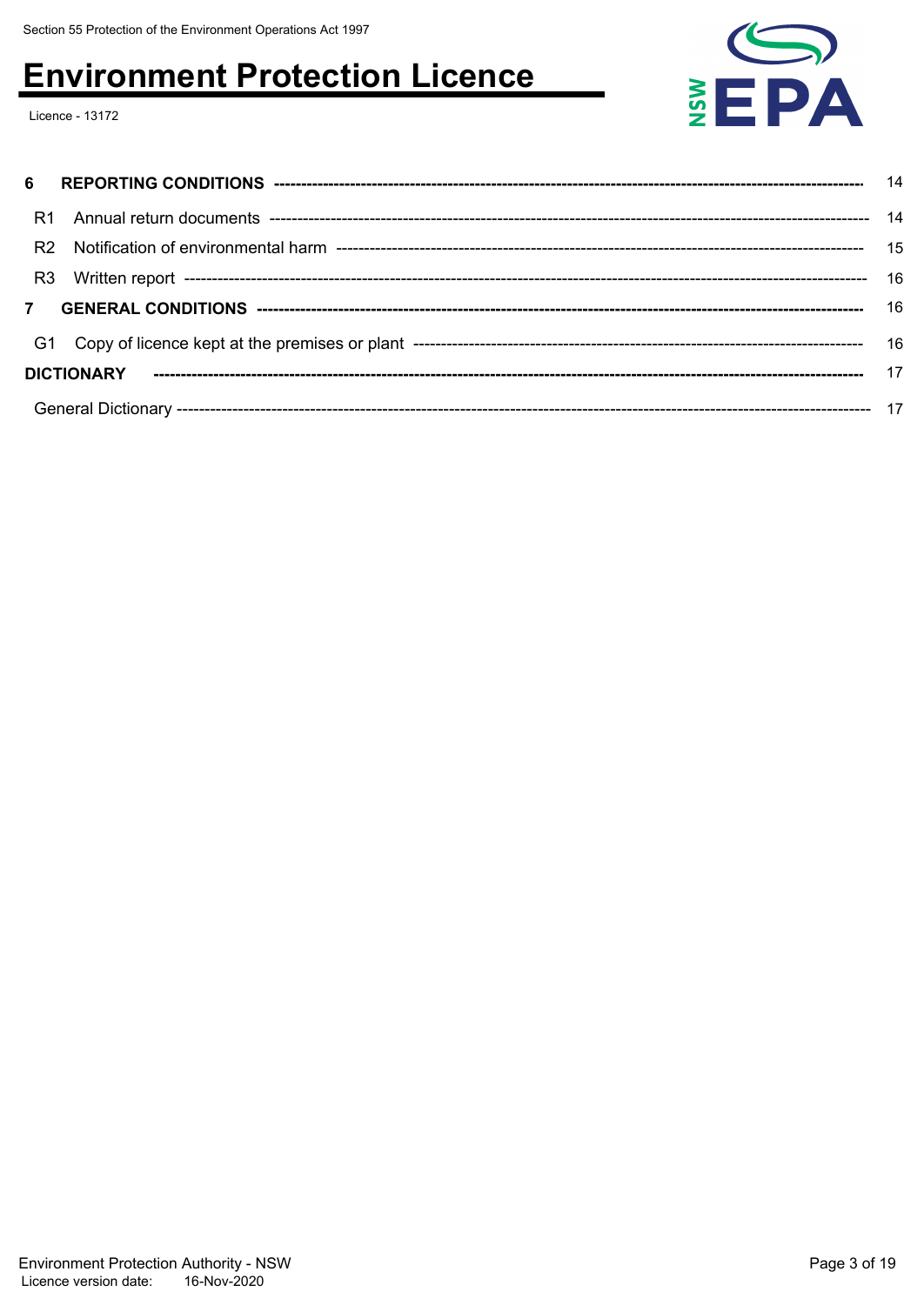Licence - 13172



## **Information about this licence**

### **Dictionary**

A definition of terms used in the licence can be found in the dictionary at the end of this licence.

### **Responsibilities of licensee**

Separate to the requirements of this licence, general obligations of licensees are set out in the Protection of the Environment Operations Act 1997 ("the Act") and the Regulations made under the Act. These include obligations to:

- ensure persons associated with you comply with this licence, as set out in section 64 of the Act;
- control the pollution of waters and the pollution of air (see for example sections 120 132 of the Act);
- report incidents causing or threatening material environmental harm to the environment, as set out in Part 5.7 of the Act.

#### **Variation of licence conditions**

The licence holder can apply to vary the conditions of this licence. An application form for this purpose is available from the EPA.

The EPA may also vary the conditions of the licence at any time by written notice without an application being made.

Where a licence has been granted in relation to development which was assessed under the Environmental Planning and Assessment Act 1979 in accordance with the procedures applying to integrated development, the EPA may not impose conditions which are inconsistent with the development consent conditions until the licence is first reviewed under Part 3.6 of the Act.

### **Duration of licence**

This licence will remain in force until the licence is surrendered by the licence holder or until it is suspended or revoked by the EPA or the Minister. A licence may only be surrendered with the written approval of the EPA.

#### **Licence review**

The Act requires that the EPA review your licence at least every 5 years after the issue of the licence, as set out in Part 3.6 and Schedule 5 of the Act. You will receive advance notice of the licence review.

### **Fees and annual return to be sent to the EPA**

For each licence fee period you must pay:

- an administrative fee; and
- a load-based fee (if applicable).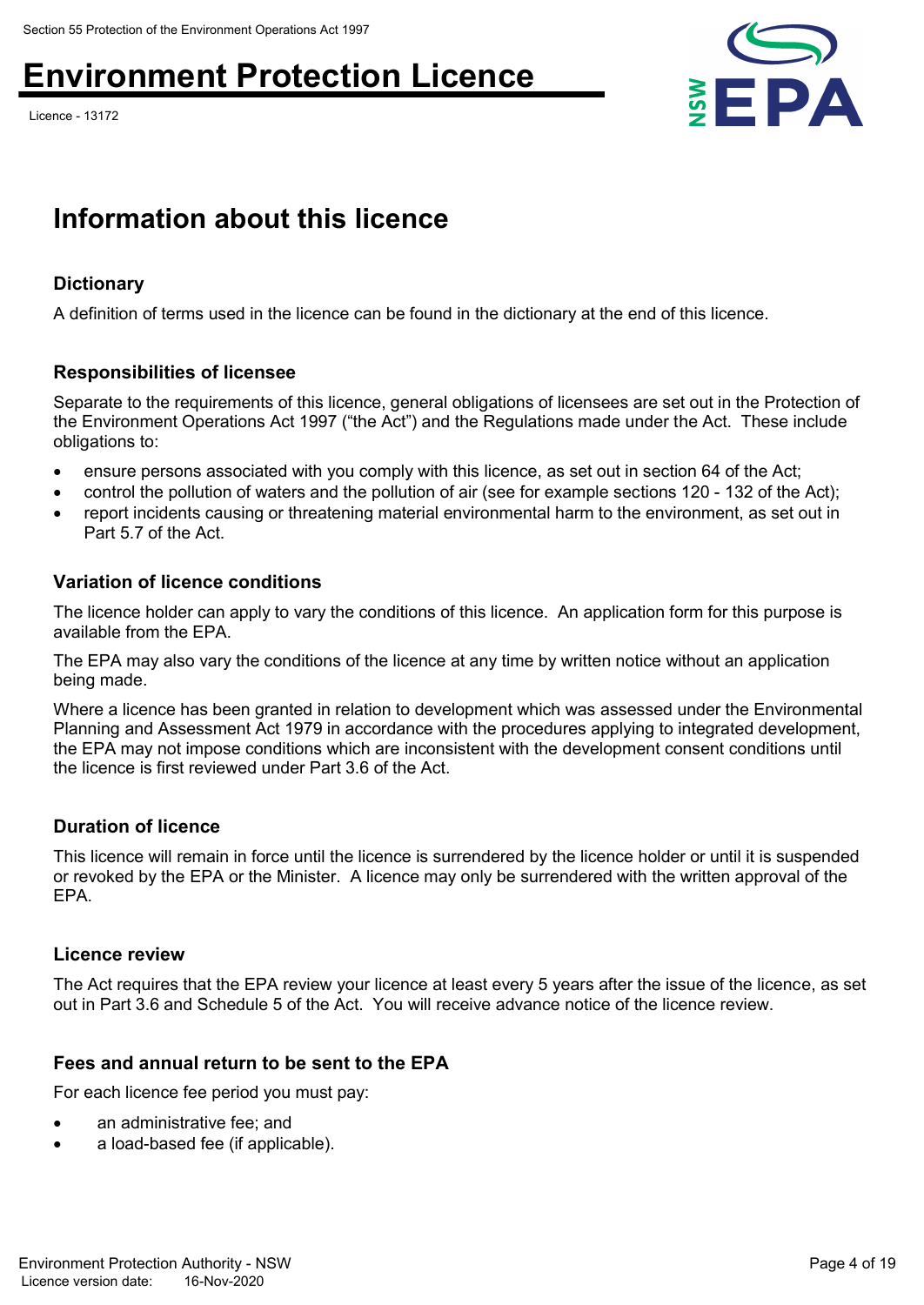



The EPA publication "A Guide to Licensing" contains information about how to calculate your licence fees. The licence requires that an Annual Return, comprising a Statement of Compliance and a summary of any monitoring required by the licence (including the recording of complaints), be submitted to the EPA. The Annual Return must be submitted within 60 days after the end of each reporting period. See condition R1 regarding the Annual Return reporting requirements.

Usually the licence fee period is the same as the reporting period.

#### **Transfer of licence**

The licence holder can apply to transfer the licence to another person. An application form for this purpose is available from the EPA.

#### **Public register and access to monitoring data**

Part 9.5 of the Act requires the EPA to keep a public register of details and decisions of the EPA in relation to, for example:

- licence applications;
- licence conditions and variations;
- statements of compliance;
- load based licensing information; and
- load reduction agreements.

Under s320 of the Act application can be made to the EPA for access to monitoring data which has been submitted to the EPA by licensees.

#### **This licence is issued to:**

**WALKER QUARRIES PTY LTD**

**PO BOX 307**

**LITHGOW NSW 2790**

subject to the conditions which follow.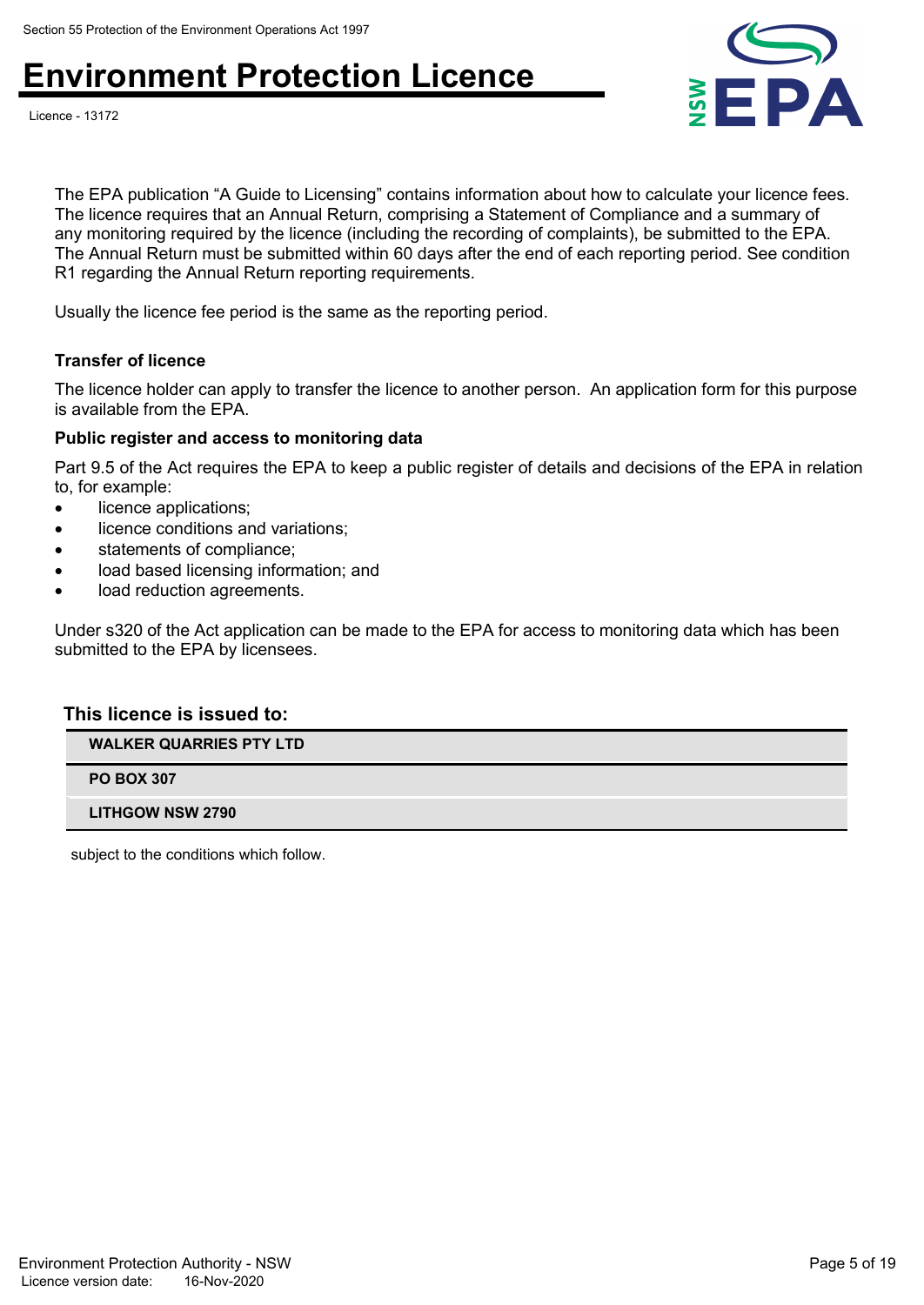Licence - 13172



## **1 Administrative Conditions**

### **A1 What the licence authorises and regulates**

A1.1 This licence authorises the carrying out of the scheduled development work listed below at the premises listed in A2:

construction of Surface facilities, surface infrastructure and water management structures.

A1.2 This licence authorises the carrying out of the scheduled activities listed below at the premises specified in A2. The activities are listed according to their scheduled activity classification, fee-based activity classification and the scale of the operation.

Unless otherwise further restricted by a condition of this licence, the scale at which the activity is carried out must not exceed the maximum scale specified in this condition.

| <b>Scheduled Activity</b>           | <b>Fee Based Activity</b>        | <b>Scale</b>                                                             |
|-------------------------------------|----------------------------------|--------------------------------------------------------------------------|
| Crushing, grinding or<br>separating | Crushing, grinding or separating | $>$ 100000 - 500000 T<br>annual processing<br>capacity                   |
| <b>Extractive activities</b>        | Land-based extractive activity   | $>$ 100000 - 500000 T<br>annual capacity to<br>extract, process or store |
| Mining for minerals                 | Mining for minerals              | $>$ 100000 - 500000 T<br>annual production<br>capacity                   |

A1.3 The licensee must not carry on any scheduled activities until the scheduled development works are completed, except as elsewhere provided in this licence.

### **A2 Premises or plant to which this licence applies**

A2.1 The licence applies to the following premises:

| <b>Premises Details</b>                     |
|---------------------------------------------|
| <b>WALLERAWANG QUARRY</b>                   |
| <b>LOT 6 GREAT WESTERN HIGHWAY</b>          |
| <b>WALLERAWANG</b>                          |
| <b>NSW 2785</b>                             |
| PART LOT 6 DP 872230, LOT 7 DP 872230       |
| <b>PART LIDSDALE STATE FOREST (NO. 707)</b> |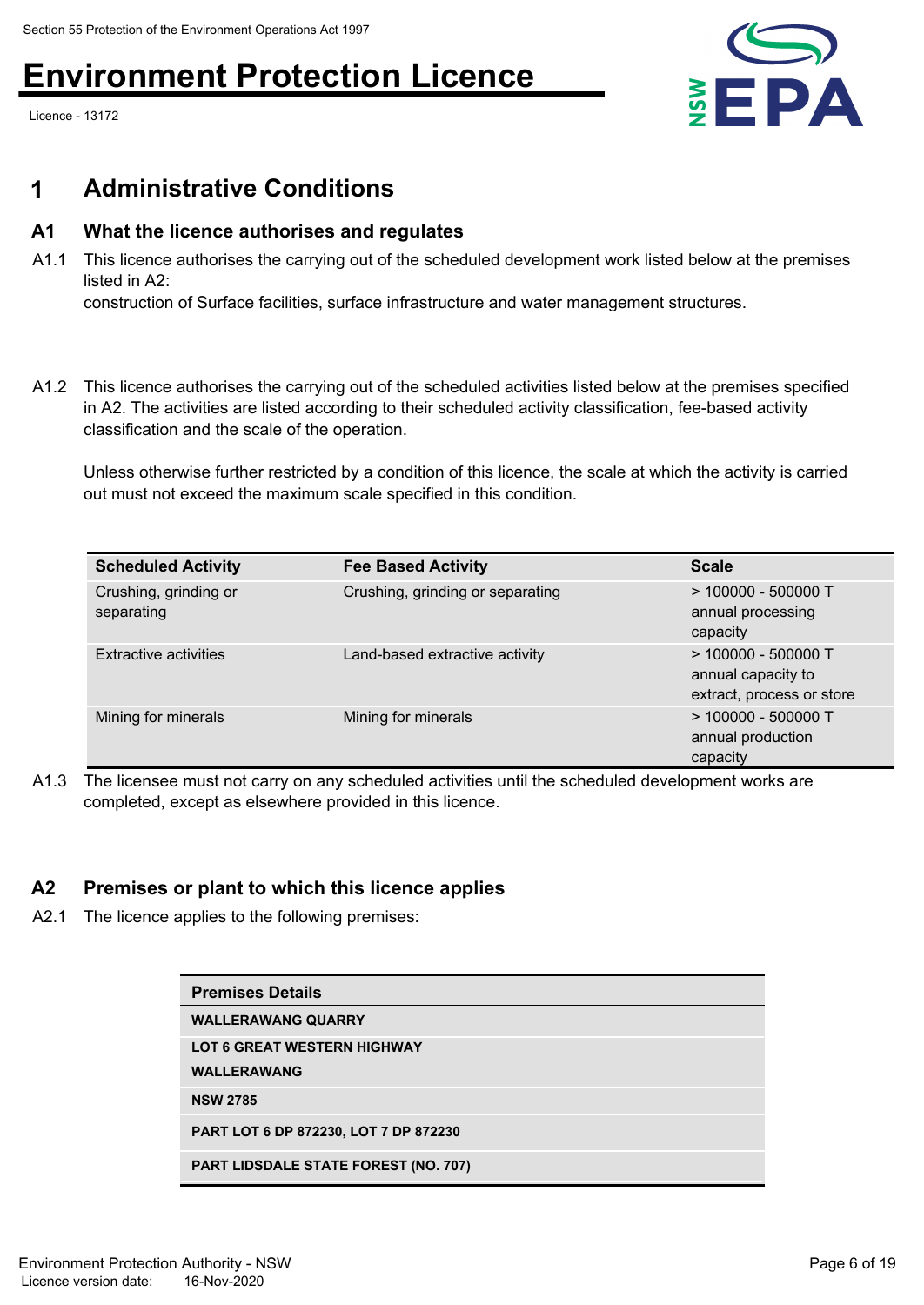Licence - 13172



### **A3 Information supplied to the EPA**

A3.1 Works and activities must be carried out in accordance with the proposal contained in the licence application, except as expressly provided by a condition of this licence.

In this condition the reference to "the licence application" includes a reference to:

a) the applications for any licences (including former pollution control approvals) which this licence replaces under the Protection of the Environment Operations (Savings and Transitional) Regulation 1998; and

b) the licence information form provided by the licensee to the EPA to assist the EPA in connection with the issuing of this licence.

#### **Discharges to Air and Water and Applications to Land 2**

### **P1 Location of monitoring/discharge points and areas**

P1.1 The following points referred to in the table below are identified in this licence for the purposes of monitoring and/or the setting of limits for the emission of pollutants to the air from the point.

|                    |                           | Air                      |                                          |
|--------------------|---------------------------|--------------------------|------------------------------------------|
| <b>EPA identi-</b> | <b>Type of Monitoring</b> | <b>Type of Discharge</b> | <b>Location Description</b>              |
| fication no.       | <b>Point</b>              | <b>Point</b>             |                                          |
|                    | Air Monitoring            |                          | Final location to be confirmed by Walker |
|                    |                           |                          | Quarries Pty Limited                     |

- P1.2 The following utilisation areas referred to in the table below are identified in this licence for the purposes of the monitoring and/or the setting of limits for any application of solids or liquids to the utilisation area.
- P1.3 The following points referred to in the table are identified in this licence for the purposes of the monitoring and/or the setting of limits for discharges of pollutants to water from the point.

|                                    | <b>Water and land</b>                                   |                                                         |                                                                                                                                                                                                                                              |  |  |  |
|------------------------------------|---------------------------------------------------------|---------------------------------------------------------|----------------------------------------------------------------------------------------------------------------------------------------------------------------------------------------------------------------------------------------------|--|--|--|
| <b>EPA Identi-</b><br>fication no. | <b>Type of Monitoring Point</b>                         | <b>Type of Discharge Point</b>                          | <b>Location Description</b>                                                                                                                                                                                                                  |  |  |  |
|                                    | Discharge to waters;<br>Discharge quality<br>monitoring | Discharge to waters;<br>Discharge quality<br>monitoring | Overflow from final basin to<br>unnamed tributary of Coxs River as<br>shown by point "SD1" in Figure 4<br>"Surface Water Monitoring<br>Locations" Wallerawang Quarry<br>Soil and Water Management Plan<br>Report No.949/02f - January 2018". |  |  |  |
|                                    |                                                         |                                                         |                                                                                                                                                                                                                                              |  |  |  |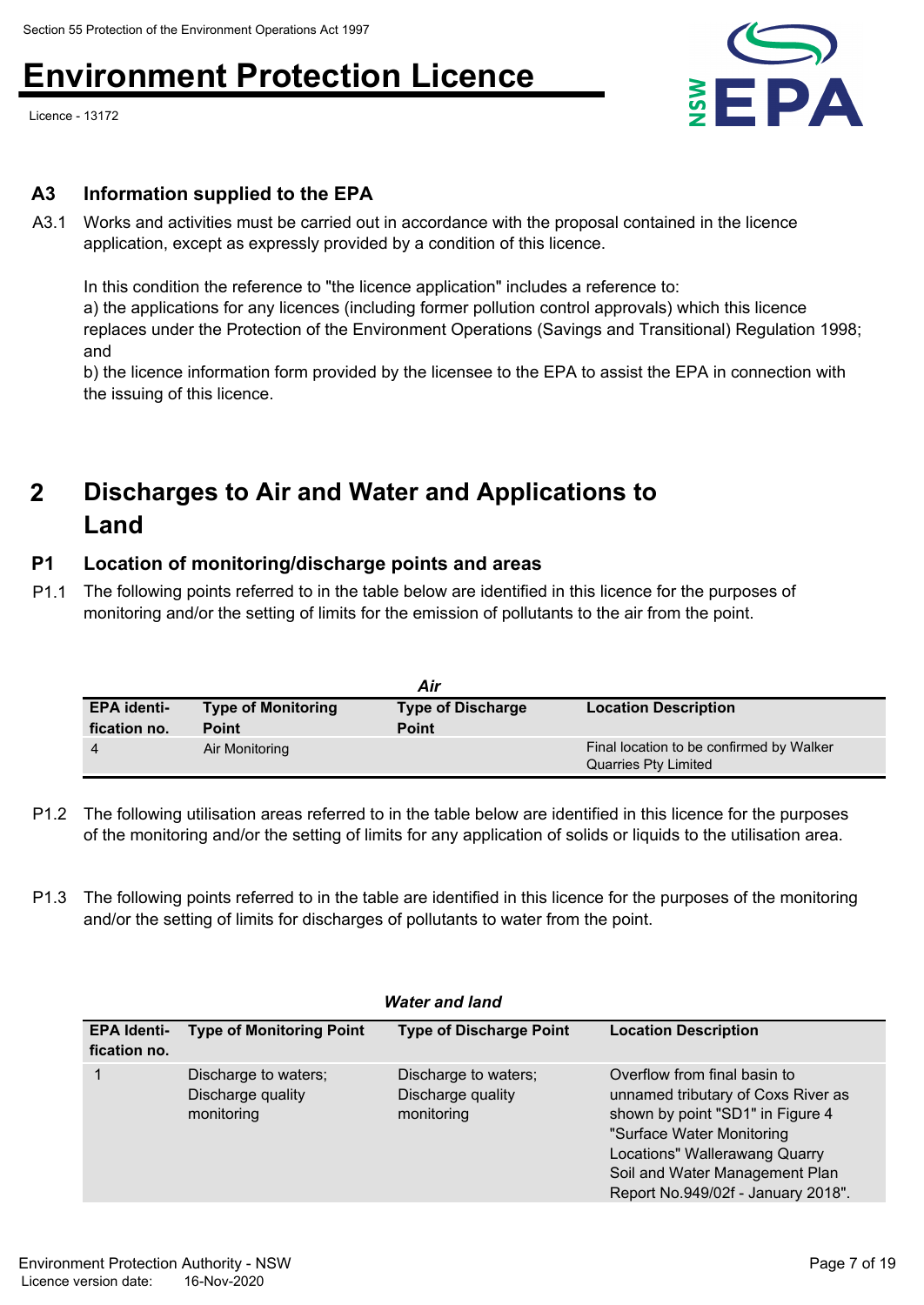Licence - 13172

EPA **MSI** 

 2 Discharge to waters; Discharge quality monitoring

Discharge to waters; Discharge quality monitoring

Overflow from sediment basin to unnamed tributary of Coxs River as shown by point "SB2" in Figure 4 "Surface Water Monitoring Locations" Wallerawang Quarry Soil and Water Management Plan Report No.949/02f - January 2018".

## **3 Limit Conditions**

### **L1 Pollution of waters**

L1.1 Except as may be expressly provided in any other condition of this licence, the licensee must comply with section 120 of the Protection of the Environment Operations Act 1997.

### **L2 Concentration limits**

- L2.1 For each monitoring/discharge point or utilisation area specified in the table\s below (by a point number), the concentration of a pollutant discharged at that point, or applied to that area, must not exceed the concentration limits specified for that pollutant in the table.
- L2.2 Where a pH quality limit is specified in the table, the specified percentage of samples must be within the specified ranges.
- L2.3 To avoid any doubt, this condition does not authorise the pollution of waters by any pollutant other than those specified in the table\s.
- L2.4 Water and/or Land Concentration Limits

### **POINT 1,2**

| <b>Pollutant</b>             | <b>Units of Measure</b> | 50 percentile<br>concentration<br>limit | 90 percentile<br>concentration<br>limit | 3DGM<br>concentration<br>limit | 100 percentile<br>concentration<br>limit |
|------------------------------|-------------------------|-----------------------------------------|-----------------------------------------|--------------------------------|------------------------------------------|
| Oil and<br>Grease            | milligrams per litre    |                                         |                                         |                                | 10                                       |
| pH                           | pH                      |                                         |                                         |                                | $6.5 - 8.5$                              |
| Sulfate                      | milligrams per litre    |                                         |                                         |                                | 250                                      |
| Total<br>suspended<br>solids | milligrams per litre    |                                         |                                         |                                | 30                                       |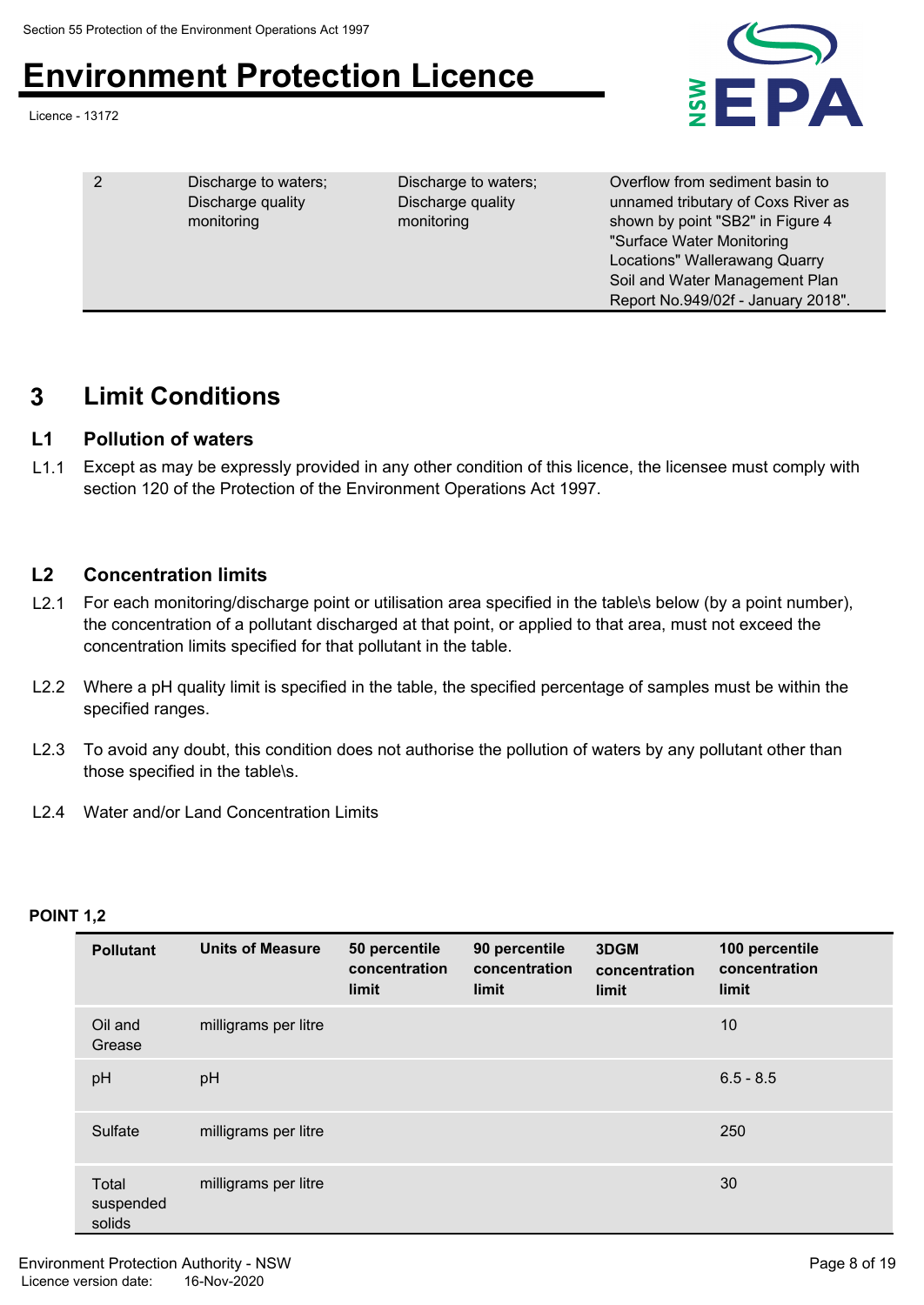Licence - 13172



L2.5 The concentration limits stipulated by condition L2.4 for EPA identification points 1 and 2 are deemed not to apply when the discharge from the stormwater control structures (sediment dams) occurs solely as a result of rainfall measured at the premises which exceeds:

a) a total of 56 millimetres of rainfall over any consecutive 5 day period.

- Note: A 56mm rainfall event is defined by the EPA endorsed publication "Managing urban stormwater: soils and construction" (Landcom 2004; 6-24) as the rainfall depth in millimetres for a 95th percentile 5 day rainfall event for "Lithgow" which is also consistent with the storage capacity (recommended minimum design criteria) for Type D sediment basins for mines and quarries (see "Managing urban stormwater: soils and construction, Volume 2E, mines and quarries" (DECC, 2008).
- L2.6 The concentration limit for total suspended solids stipulated by condition L2.4 for EPA identification points 1 and 2 are deemed not to have been breached where:

a) the water discharged is covered by condition L2.5; OR

b) when not covered by condition L2.5, the water discharged (in accordance with conditions O4.1 and O4.2) is within pH range 6.5 - 8.5 and has a turbidity (as measured in nephelometric turbidity units (NTU) using a hand held turbidity meter) of 25 NTU or less at the time of the discharge; and

c) the EPA is advised within 3 working days of the completion of the sample testing and analysis as required by condition M2.2 of any results above the licence discharge limits specified under condition L2.4.

Note: *The purpose of condition L2.6 is to expediate the assessment and subsequent discharge of the clarified water from the stormwater control structures (sediment basins).*

### **L3 Waste**

L3.1 The licensee must not cause, permit or allow any waste to be received at the premises, except the wastes expressly referred to in the column titled "Waste" and meeting the definition, if any, in the column titled "Description" in the table below.

Any waste received at the premises must only be used for the activities referred to in relation to that waste in the column titled "Activity" in the table below.

Any waste received at the premises is subject to those limits or conditions, if any, referred to in relation to that waste contained in the column titled "Other Limits" in the table below.

This condition does not limit any other conditions in this licence.

| Code      | Waste                                        | <b>Description</b>                                                                                                         | <b>Activity</b>                                                   | <b>Other Limits</b> |
|-----------|----------------------------------------------|----------------------------------------------------------------------------------------------------------------------------|-------------------------------------------------------------------|---------------------|
| <b>NA</b> | <b>General or Specific</b><br>exempted waste | Waste that meets all the<br>conditions of a resource<br>recovery exemption<br>under Clause 51A of the<br>Protection of the | As specified in each<br>particular resource<br>recovery exemption | <b>NA</b>           |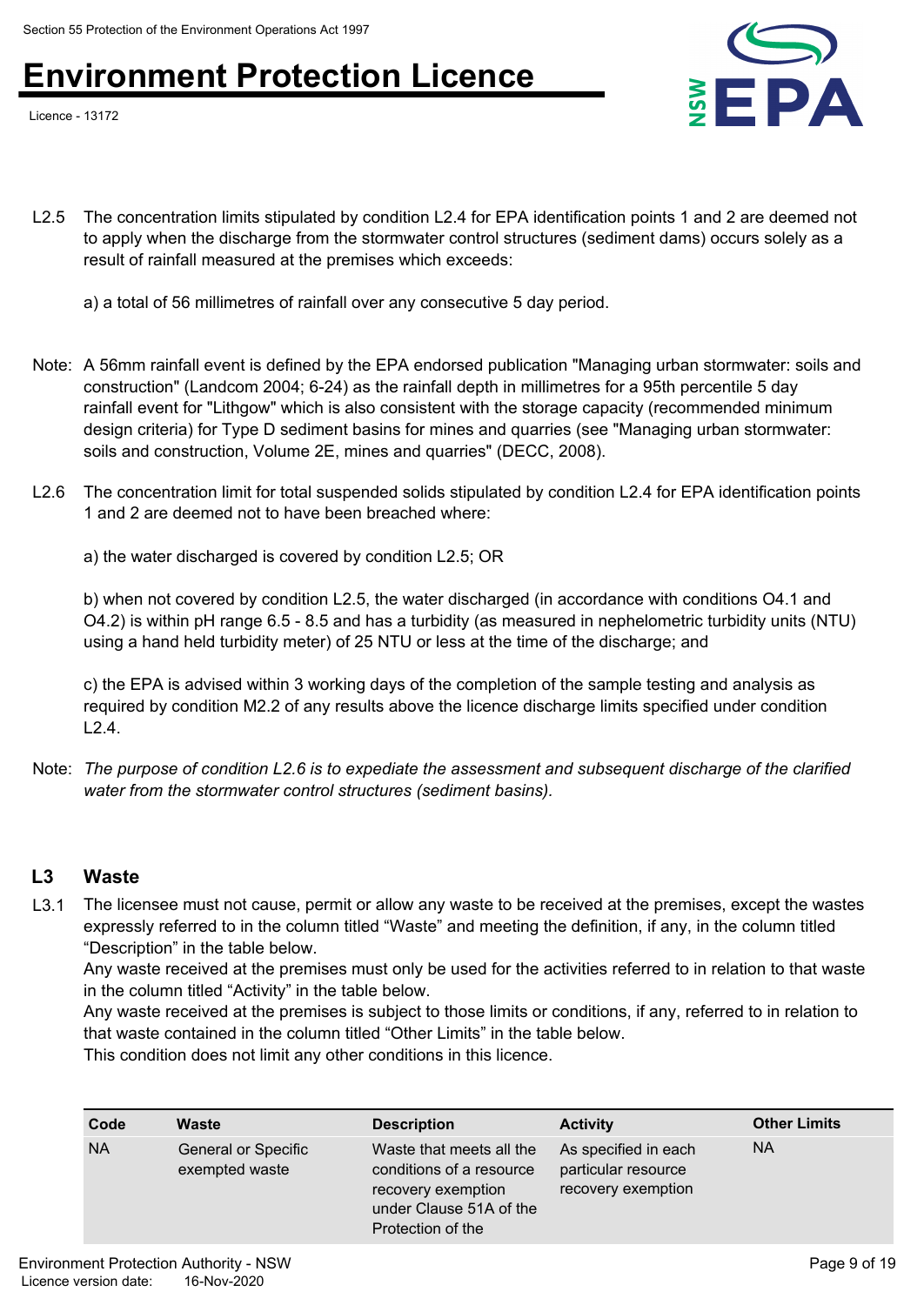Licence - 13172



Environment Operations (Waste) Regulation 2005

### **L4 Noise limits**

- L4.1 Noise from the premises must not exceed:
	- a) 43dB (A) LAeq(15 minute) during the day (7am to 6pm) Monday to Friday; and 8am to 1pm Saturday
	- b) 39dB (A) LAeq(15 minute) during the evening (6pm to 10pm) Monday to Friday; and
	- c) at all other times 35dB (A) L<sub>Aeq (15 minute)</sub>, except as expressly provided by this licence.

Where  $\text{L}_\text{Aeq}$  means the equivalent continuous noise level – the level of noise equivalent to the energy-average of noise levels occurring over a measurement period.

- Note: The above noise limits do not apply at any noise sensitive location where the licensee has a written agreement with the noise sensitive receiver to exceed the noise limit.
- Note: 'Noise sensitive locations' include buildings used as a residence, hospital, school, child care centre, places of public worship and nursing homes. A noise sensitive location includes the land within 30 metres of the building.
- L4.2 The noise emission limits identified in this Licence apply under all meteorological conditions except: a) Wind speeds greater than 3 metres/second at 10 metres above ground level; or b) Stability category F temperature inversion conditions and wind speeds greater than 2 metres/second at 10 metres above ground level; or c) Stability category G temperature inversion conditions.
- L4.3 For the purposes of determining the noise generated at the premises the modification factors in Fact Sheet C of the Noise Policy for Industry (EPA, 2017) must be applied, as appropriate, to the noise levels measured by the noise monitoring equipment.

### **L5 Blasting**

- L5.1 The airblast overpressure level from blasting operations at the premises must not exceed 120dB (Lin Peak) at any time at any noise sensitive locations. Error margins associated with any monitoring equipment used to measure this are not to be taken into account in determining whether or not the limit has been exceeded.
- L5.2 The airblast overpressure level from blasting operations at the premises must not exceed 115dB (Lin Peak) at any noise sensitive locations for more than five per cent of the total number of blasts over each reporting period. Error margins associated with any monitoring equipment used to measure this are not to be taken into account in determining whether or not the limit has been exceeded.
- L5.3 Ground vibration peak particle velocity from the blasting operations at the premises must not exceed 10mm/sec at any time at any noise sensitive locations. Error margins associated with any monitoring equipment used to measure this are not to be taken into account in determining whether or not the limit has been exceeded.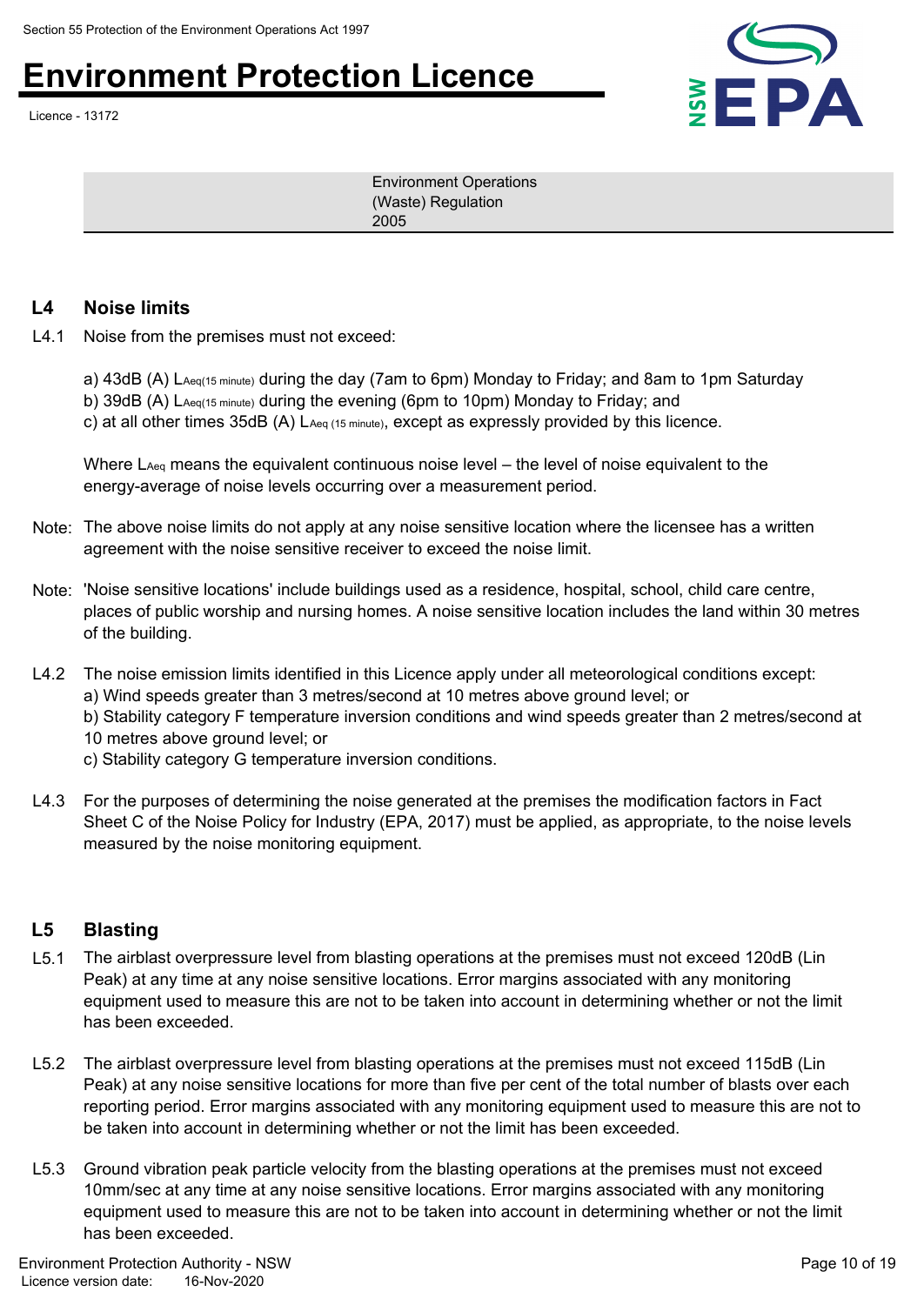Licence - 13172



- L5.4 Ground vibration peak particle velocity from the blasting operations at the premises must not exceed 5 mm/sec for more than five percent of the total number of blasts over each reporting period. Error margins associated with any monitoring equipment used to measure this are not to be taken into account in determining whether or not the limit has been exceeded.
- L5.5 Blasting in or on the premises must only be carried out between 9 am and 5 pm Monday to Friday and between 9am and 1pm Saturday. Blasting in or on the premises must not take place on Sundays or Public Holidays without the prior approval of the EPA.

## **4 Operating Conditions**

### **O1 Activities must be carried out in a competent manner**

O1.1 Licensed activities must be carried out in a competent manner. This includes:

a) the processing, handling, movement and storage of materials and substances used to carry out the activity; and

b) the treatment, storage, processing, reprocessing, transport and disposal of waste generated by the activity.

### **O2 Maintenance of plant and equipment**

- O2.1 All plant and equipment installed at the premises or used in connection with the licensed activity:
	- a) must be maintained in a proper and efficient condition; and
	- b) must be operated in a proper and efficient manner.

### **O3 Dust**

- O3.1 Activities occurring in or on the premises must be carried out in a manner that will minimise the generation, or emission from the premises, of wind-blown or traffic generated dust.
- O3.2 Trucks entering and leaving the premises that are carrying loads must be covered at all times, except during loading and unloading.

### **O4 Other operating conditions**

- O4.1 The stormwater control structures (sediment dams) identified at condition L2.4 EPA identification point 1 and 2 must be drained or pumped out as necessary to maintain each basins design storage capacity within 5 days following rainfall.
- O4.2 Water discharged to comply with condition O4.1 may only be discharged to waters from those stormwater control structures (sediment dams) identified at EPA identification point 1 and 2 where the discharged water complies with the discharge limits stipulated at condition L2.4 (and taking into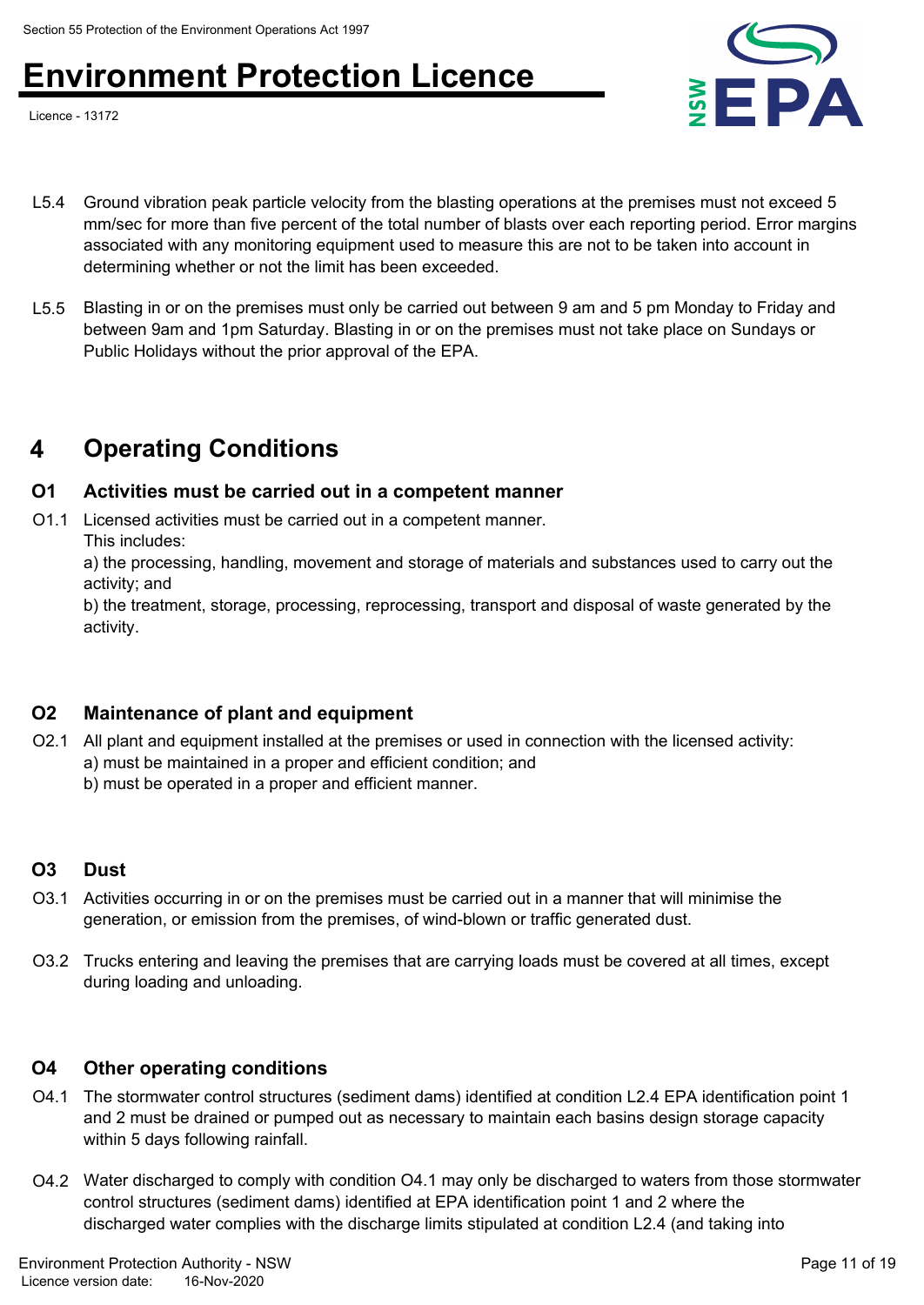Licence - 13172



consideration condition L2.6).

O4.3 The licensee must undertake maintenance as necessary to desilt any storage basin indentified at EPA identification points 1 and 2 in order to retain each storage basins design storage capacity (the capacity to store 56mm of rainfall over any consecutive 5 day period).

## **5 Monitoring and Recording Conditions**

### **M1 Monitoring records**

- M1.1 The results of any monitoring required to be conducted by this licence or a load calculation protocol must be recorded and retained as set out in this condition.
- M1.2 All records required to be kept by this licence must be:
	- a) in a legible form, or in a form that can readily be reduced to a legible form;
	- b) kept for at least 4 years after the monitoring or event to which they relate took place; and
	- c) produced in a legible form to any authorised officer of the EPA who asks to see them.
- M1.3 The following records must be kept in respect of any samples required to be collected for the purposes of this licence:
	- a) the date(s) on which the sample was taken;
	- b) the time(s) at which the sample was collected;
	- c) the point at which the sample was taken; and
	- d) the name of the person who collected the sample.

### **M2 Requirement to monitor concentration of pollutants discharged**

- M2.1 For each monitoring/discharge point or utilisation area specified below (by a point number), the licensee must monitor (by sampling and obtaining results by analysis) the concentration of each pollutant specified in Column 1. The licensee must use the sampling method, units of measure, and sample at the frequency, specified opposite in the other columns:
- M2.2 Water and/ or Land Monitoring Requirements

#### **POINT 1,2**

| <b>Pollutant</b> | Units of measure               | <b>Frequency</b>            | <b>Sampling Method</b> |
|------------------|--------------------------------|-----------------------------|------------------------|
| Conductivity     | microsiemens per<br>centimetre | Monthly during<br>discharge | Grab sample            |
| Oil and Grease   | milligrams per litre           | Monthly during<br>discharge | Grab sample            |
| pH               | pH                             | Monthly during<br>discharge | Grab sample            |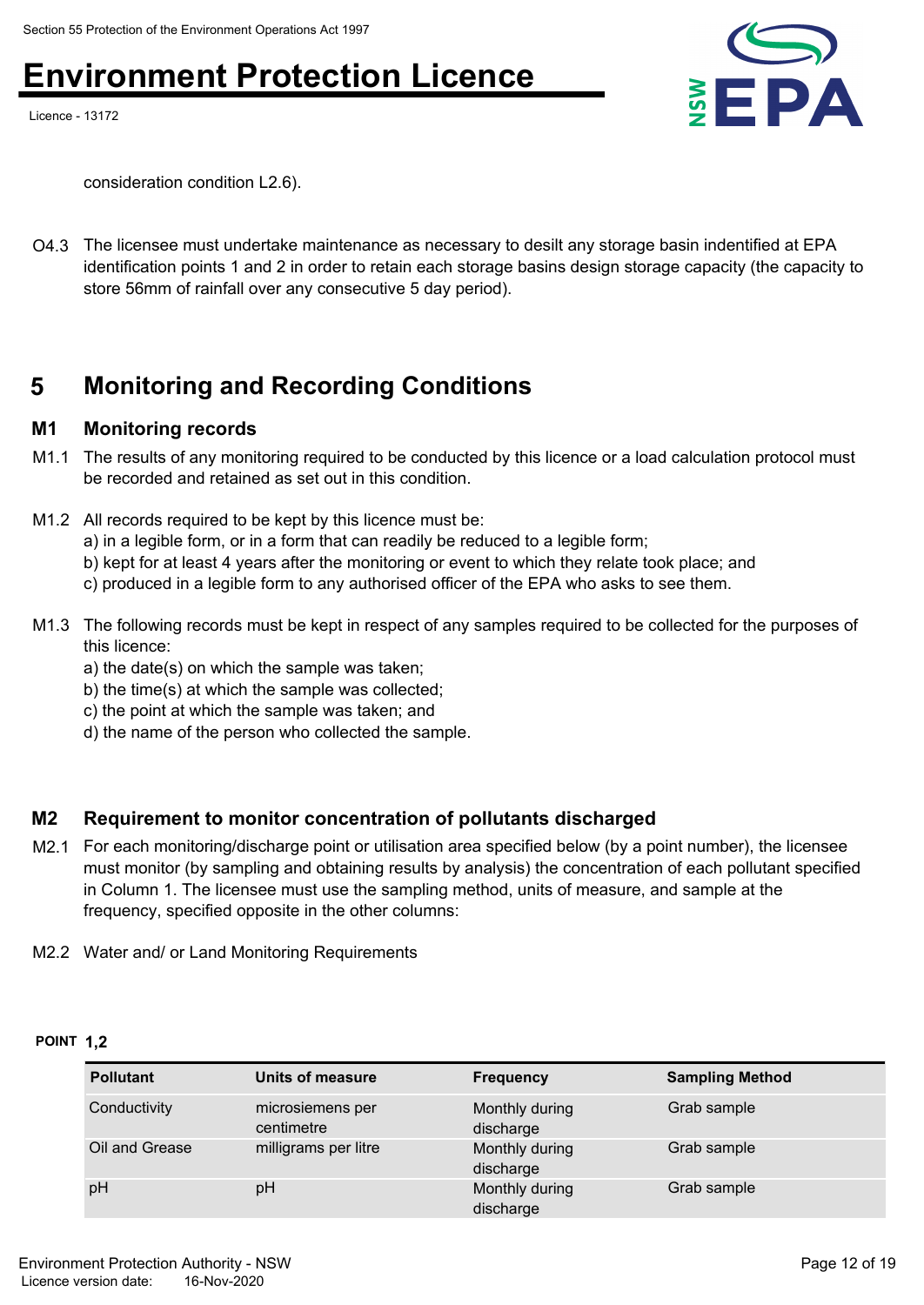Licence - 13172



| Sulfate                   | milligrams per litre | Monthly during<br>discharge | Grab sample |
|---------------------------|----------------------|-----------------------------|-------------|
| Total suspended<br>solids | milligrams per litre | Monthly during<br>discharge | Grab sample |

### **M3 Testing methods - concentration limits**

M3.1 Subject to any express provision to the contrary in this licence, monitoring for the concentration of a pollutant discharged to waters or applied to a utilisation area must be done in accordance with the Approved Methods Publication unless another method has been approved by the EPA in writing before any tests are conducted.

### **M4 Weather monitoring**

M4.1 For each monitoring point specified in the table below the licensee must monitor (by sampling and obtaining results by analysis) the parameters specified in Column 1. The licensee must use the sampling method, units of measure, averaging period and sample at the frequency, specified opposite in the other columns.

#### **Point 4**

| <b>Parameter</b>  | <b>Units of Measure</b> | <b>Frequency</b> | <b>Averaging Period</b> | <b>Sampling Method</b> |
|-------------------|-------------------------|------------------|-------------------------|------------------------|
| Air temperature   | $^{\circ}C$             | Continuous       | 1 hour                  | $AM-4$                 |
| Wind direction    | $\circ$                 | Continuous       | 15 minute               | AM-2 & AM-4            |
| Wind speed        | m/s                     | Continuous       | 15 minute               | AM-2 & AM-4            |
| Sigma theta       | $\circ$                 | Continuous       | 15 minute               | AM-2 & AM-4            |
| Rainfall          | mm                      | Continuous       | 15 minute               | $AM-4$                 |
| Relative humidity | %                       | Continuous       | 1 hour                  | $AM-4$                 |

### **M5 Recording of pollution complaints**

M5.1 The licensee must keep a legible record of all complaints made to the licensee or any employee or agent of the licensee in relation to pollution arising from any activity to which this licence applies.

#### M5.2 The record must include details of the following:

a) the date and time of the complaint;

b) the method by which the complaint was made;

c) any personal details of the complainant which were provided by the complainant or, if no such details were provided, a note to that effect;

d) the nature of the complaint;

e) the action taken by the licensee in relation to the complaint, including any follow-up contact with the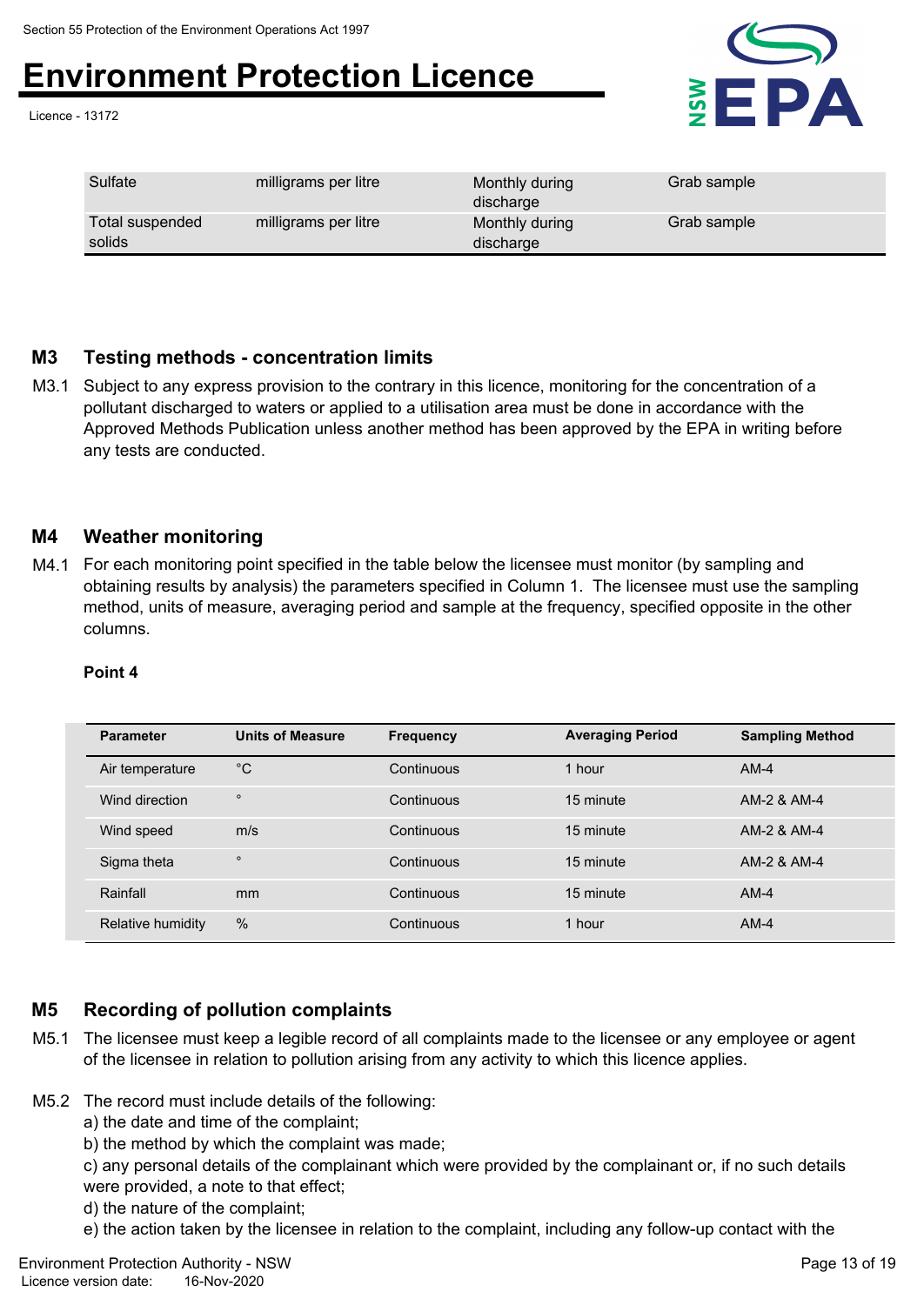Licence - 13172



complainant; and

f) if no action was taken by the licensee, the reasons why no action was taken.

- M5.3 The record of a complaint must be kept for at least 4 years after the complaint was made.
- M5.4 The record must be produced to any authorised officer of the EPA who asks to see them.

#### **M6 Telephone complaints line**

- M6.1 The licensee must operate during its operating hours a telephone complaints line for the purpose of receiving any complaints from members of the public in relation to activities conducted at the premises or by the vehicle or mobile plant, unless otherwise specified in the licence.
- M6.2 The licensee must notify the public of the complaints line telephone number and the fact that it is a complaints line so that the impacted community knows how to make a complaint.
- M6.3 The preceding two conditions do not apply until 3 months after: the date of the issue of this licence.

#### **M7 Blasting**

M7.1 To determine compliance with condition(s) L5.1 to L5.4

(a) Air blast overpressure and ground vibration levels must be measured at the most affected residence or noise sensitive location that is not owned by the licensee or subject to a private agreement between the owner of the residence or noise sensitive location and the licensee as to an alternative blasting level - for all blasts carried out in or on the premises; and

(b) Instrumentation used to measure the air blast overpressure and ground vibration levels must meet requirements of Australian Standard 2187.2 of 2006.

## **6 Reporting Conditions**

### **R1 Annual return documents**

- R1.1 The licensee must complete and supply to the EPA an Annual Return in the approved form comprising:
	- 1. a Statement of Compliance,
	- 2. a Monitoring and Complaints Summary,
	- 3. a Statement of Compliance Licence Conditions,
	- 4. a Statement of Compliance Load based Fee,
	- 5. a Statement of Compliance Requirement to Prepare Pollution Incident Response Management Plan,
	- 6. a Statement of Compliance Requirement to Publish Pollution Monitoring Data; and
	- 7. a Statement of Compliance Environmental Management Systems and Practices.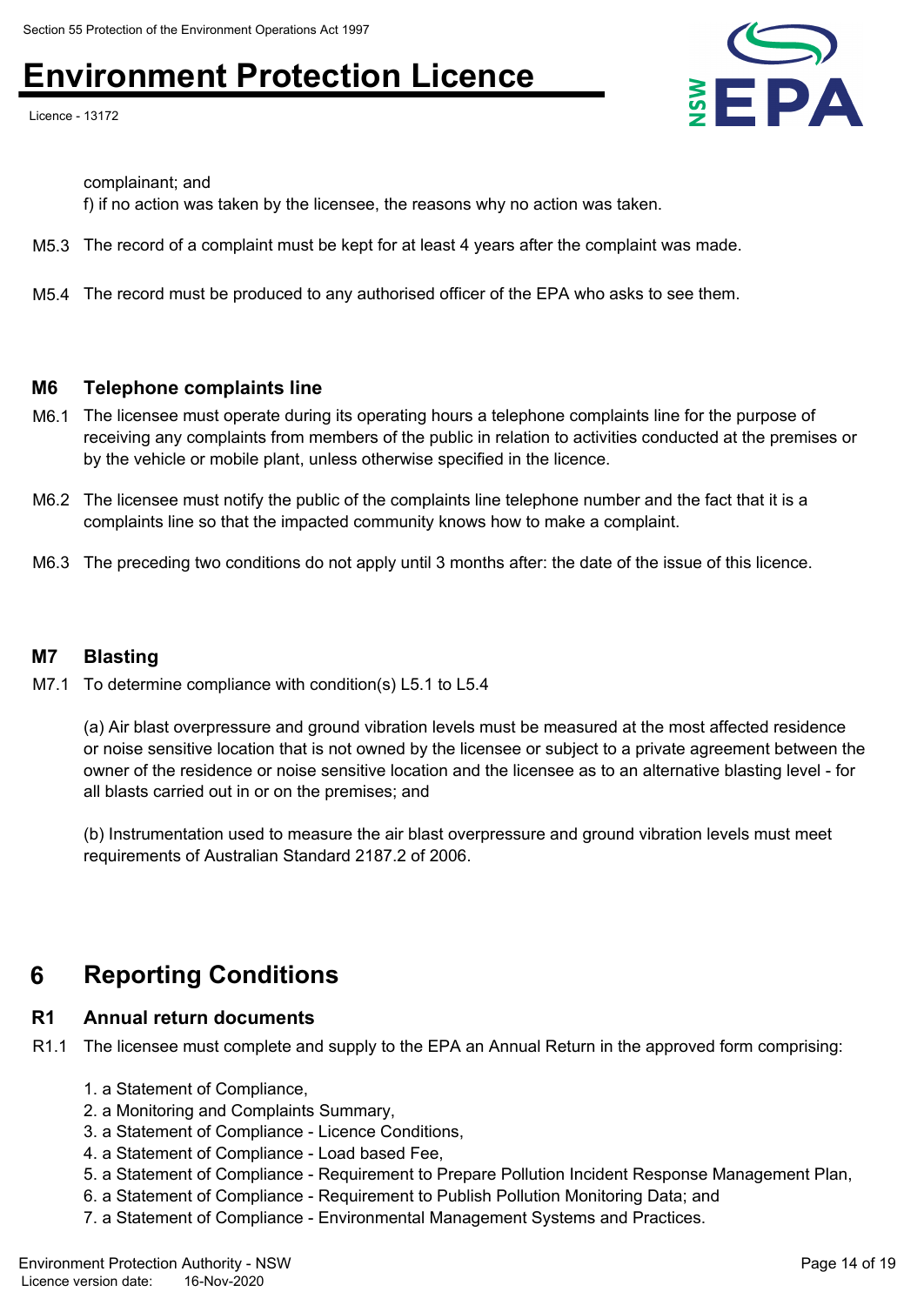Licence - 13172



At the end of each reporting period, the EPA will provide to the licensee notification that the Annual Return is due.

- R1.2 An Annual Return must be prepared in respect of each reporting period, except as provided below.
- Note: The term "reporting period" is defined in the dictionary at the end of this licence. Do not complete the Annual Return until after the end of the reporting period.
- R1.3 Where this licence is transferred from the licensee to a new licensee: a) the transferring licensee must prepare an Annual Return for the period commencing on the first day of the reporting period and ending on the date the application for the transfer of the licence to the new licensee is granted; and b) the new licensee must prepare an Annual Return for the period commencing on the date the application for the transfer of the licence is granted and ending on the last day of the reporting period.
- Note: An application to transfer a licence must be made in the approved form for this purpose.
- R1.4 Where this licence is surrendered by the licensee or revoked by the EPA or Minister, the licensee must prepare an Annual Return in respect of the period commencing on the first day of the reporting period and ending on: a) in relation to the surrender of a licence - the date when notice in writing of approval of the surrender is

given; or b) in relation to the revocation of the licence - the date from which notice revoking the licence operates.

- R1.5 The Annual Return for the reporting period must be supplied to the EPA via eConnect *EPA* or by registered post not later than 60 days after the end of each reporting period or in the case of a transferring licence not later than 60 days after the date the transfer was granted (the 'due date').
- R1.6 The licensee must retain a copy of the Annual Return supplied to the EPA for a period of at least 4 years after the Annual Return was due to be supplied to the EPA.
- R1.7 Within the Annual Return, the Statements of Compliance must be certified and the Monitoring and Complaints Summary must be signed by:
	- a) the licence holder; or
	- b) by a person approved in writing by the EPA to sign on behalf of the licence holder.

### **R2 Notification of environmental harm**

- Note: The licensee or its employees must notify all relevant authorities of incidents causing or threatening material harm to the environment immediately after the person becomes aware of the incident in accordance with the requirements of Part 5.7 of the Act.
- R2.1 Notifications must be made by telephoning the Environment Line service on 131 555.
- R2.2 The licensee must provide written details of the notification to the EPA within 7 days of the date on which the incident occurred.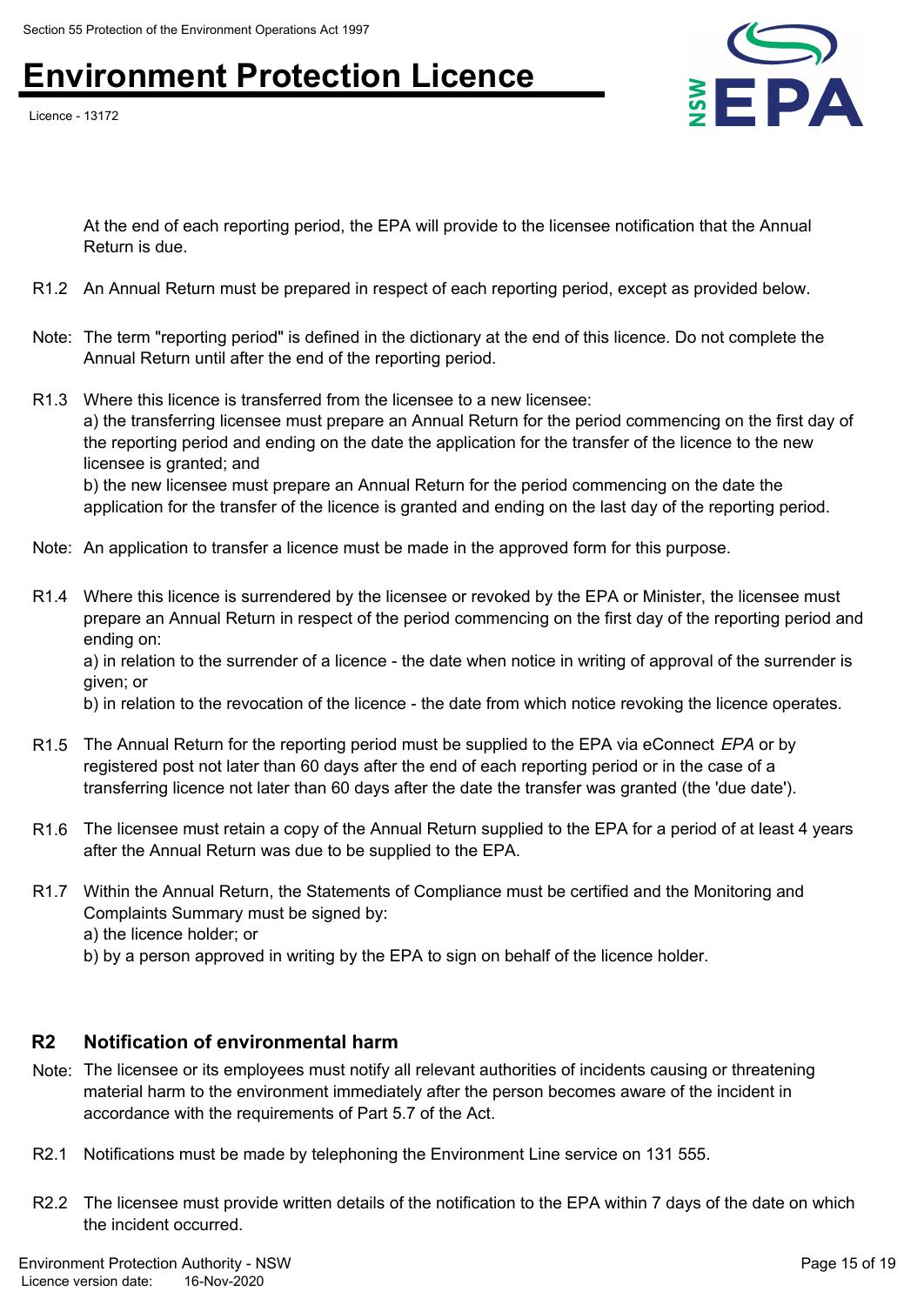Licence - 13172



#### **R3 Written report**

R3.1 Where an authorised officer of the EPA suspects on reasonable grounds that:

a) where this licence applies to premises, an event has occurred at the premises; or

b) where this licence applies to vehicles or mobile plant, an event has occurred in connection with the carrying out of the activities authorised by this licence,

and the event has caused, is causing or is likely to cause material harm to the environment (whether the harm occurs on or off premises to which the licence applies), the authorised officer may request a written report of the event.

- R3.2 The licensee must make all reasonable inquiries in relation to the event and supply the report to the EPA within such time as may be specified in the request.
- R3.3 The request may require a report which includes any or all of the following information:

a) the cause, time and duration of the event;

b) the type, volume and concentration of every pollutant discharged as a result of the event;

c) the name, address and business hours telephone number of employees or agents of the licensee, or a specified class of them, who witnessed the event;

d) the name, address and business hours telephone number of every other person (of whom the licensee is aware) who witnessed the event, unless the licensee has been unable to obtain that information after making reasonable effort;

e) action taken by the licensee in relation to the event, including any follow-up contact with any complainants;

f) details of any measure taken or proposed to be taken to prevent or mitigate against a recurrence of such an event; and

g) any other relevant matters.

R3.4 The EPA may make a written request for further details in relation to any of the above matters if it is not satisfied with the report provided by the licensee. The licensee must provide such further details to the EPA within the time specified in the request.

## **7 General Conditions**

### **G1 Copy of licence kept at the premises or plant**

- G1.1 A copy of this licence must be kept at the premises to which the licence applies.
- G1.2 The licence must be produced to any authorised officer of the EPA who asks to see it.
- G1.3 The licence must be available for inspection by any employee or agent of the licensee working at the premises.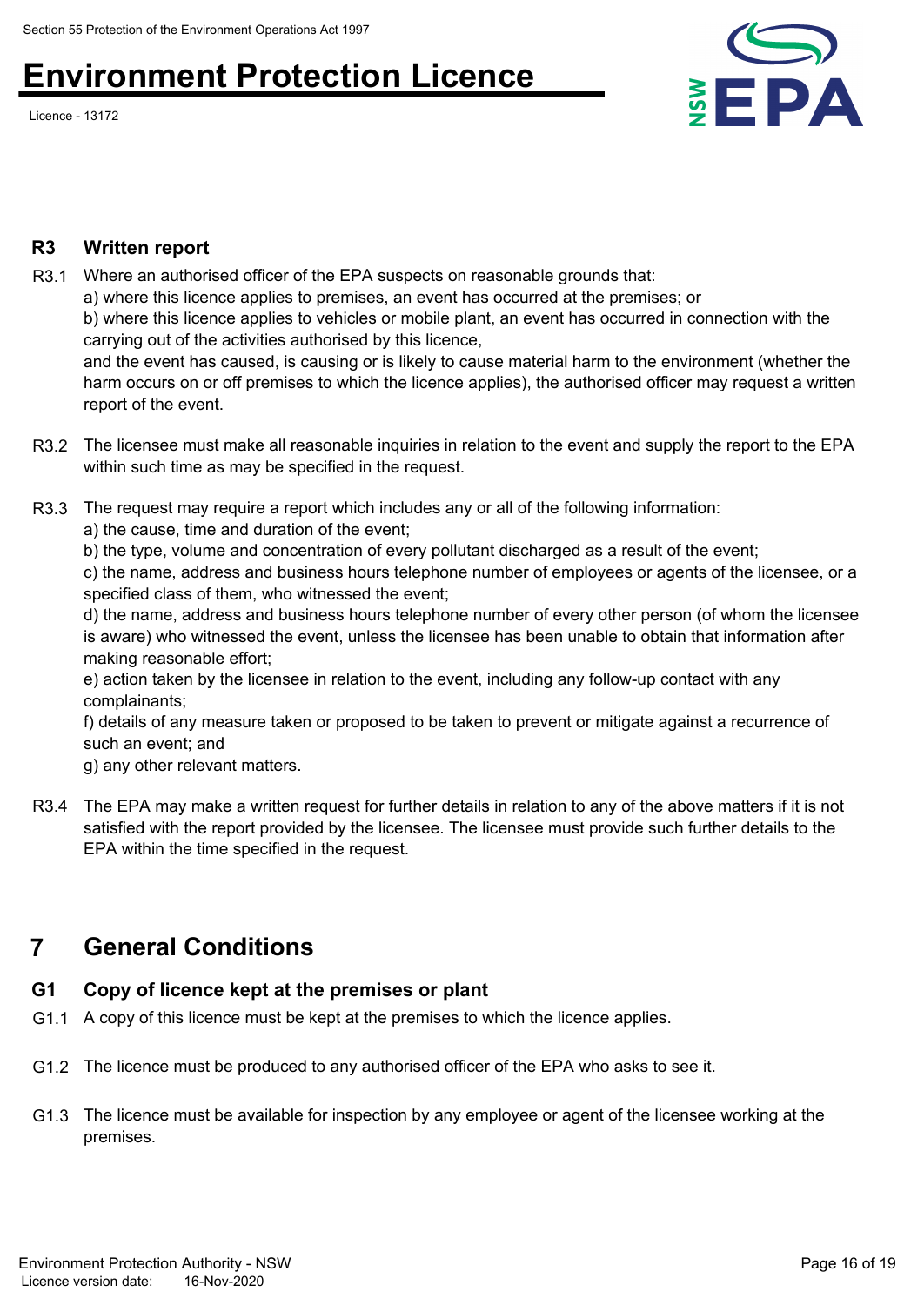Licence - 13172



### **Dictionary**

#### **3DGM [in relation to a concentration limit]** Means the three day geometric mean, which is calculated by multiplying the results of the analysis of three samples collected on consecutive days and then taking the cubed root of that amount. Where one or more of the samples is zero or below the detection limit for the analysis, then 1 or the detection limit respectively should be used in place of those samples **Act** Means the Protection of the Environment Operations Act 1997 **activity** Means a scheduled or non-scheduled activity within the meaning of the Protection of the Environment Operations Act 1997 **actual load** Has the same meaning as in the Protection of the Environment Operations (General) Regulation 2009 **AM** Together with a number, means an ambient air monitoring method of that number prescribed by the *Approved Methods for the Sampling and Analysis of Air Pollutants in New South Wales*. **AMG** Australian Map Grid **anniversary date** The anniversary date is the anniversary each year of the date of issue of the licence. In the case of a licence continued in force by the Protection of the Environment Operations Act 1997, the date of issue of the licence is the first anniversary of the date of issue or last renewal of the licence following the commencement of the Act. **annual return** Is defined in R1.1 **Approved Methods Publication** Has the same meaning as in the Protection of the Environment Operations (General) Regulation 2009 **assessable pollutants** Has the same meaning as in the Protection of the Environment Operations (General) Regulation 2009 **BOD** Means biochemical oxygen demand **CEM** Together with a number, means a continuous emission monitoring method of that number prescribed by the *Approved Methods for the Sampling and Analysis of Air Pollutants in New South Wales*. **COD** Means chemical oxygen demand **composite sample** Unless otherwise specifically approved in writing by the EPA, a sample consisting of 24 individual samples collected at hourly intervals and each having an equivalent volume. **cond.** Means conductivity **environment** Has the same meaning as in the Protection of the Environment Operations Act 1997 **environment protection legislation** Has the same meaning as in the Protection of the Environment Administration Act 1991 **EPA** Means Environment Protection Authority of New South Wales. **fee-based activity classification** Means the numbered short descriptions in Schedule 1 of the Protection of the Environment Operations (General) Regulation 2009. **general solid waste (non-putrescible)** Has the same meaning as in Part 3 of Schedule 1 of the Protection of the Environment Operations Act 1997 General Dictionary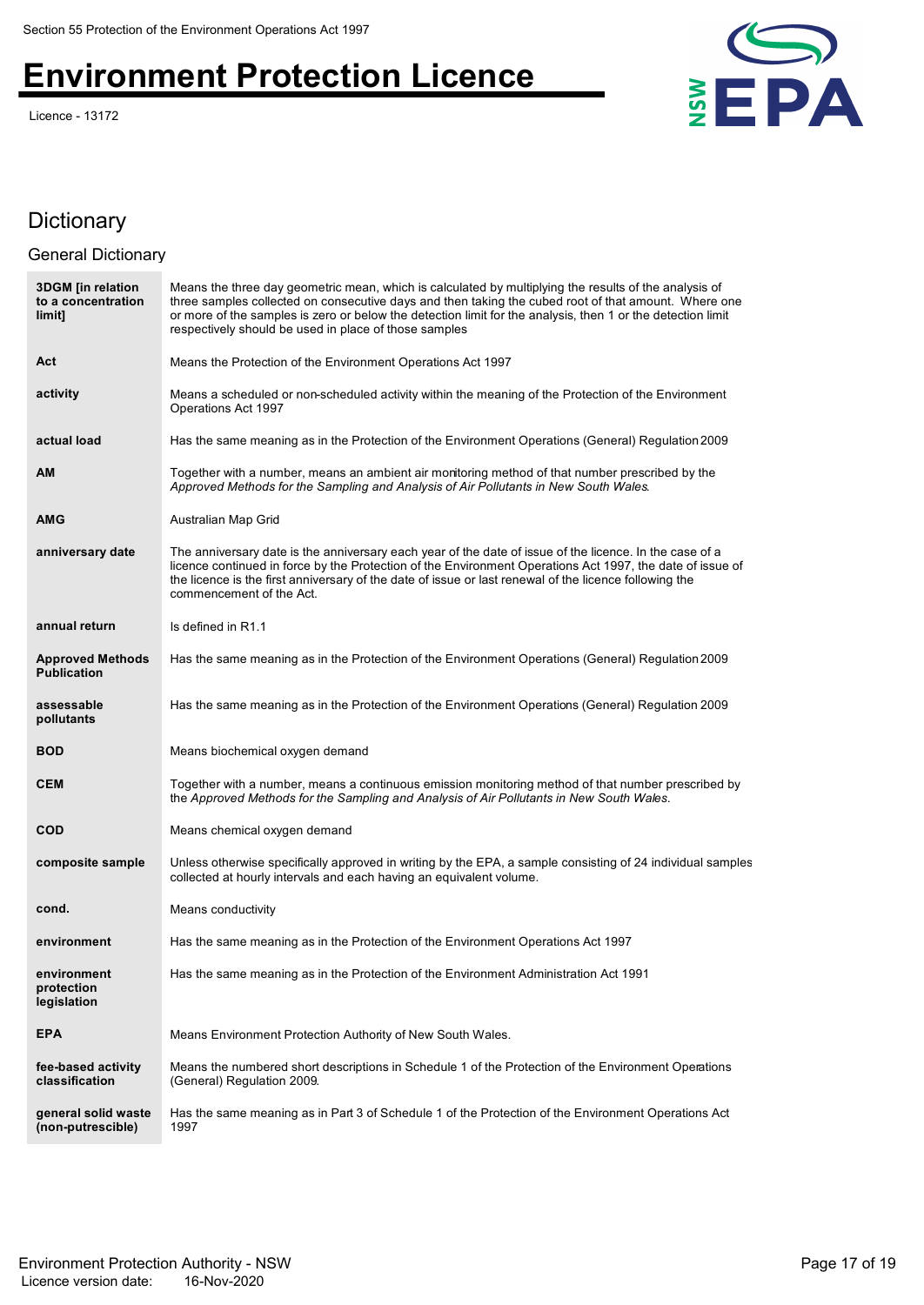Licence - 13172



| flow weighted<br>composite sample                                      | Means a sample whose composites are sized in proportion to the flow at each composites time of<br>collection.                                                                                                                                                                                                                                                                                                                     |
|------------------------------------------------------------------------|-----------------------------------------------------------------------------------------------------------------------------------------------------------------------------------------------------------------------------------------------------------------------------------------------------------------------------------------------------------------------------------------------------------------------------------|
| general solid waste<br>(putrescible)                                   | Has the same meaning as in Part 3 of Schedule 1 of the Protection of the Environmen t Operations Act<br>1997                                                                                                                                                                                                                                                                                                                      |
| grab sample                                                            | Means a single sample taken at a point at a single time                                                                                                                                                                                                                                                                                                                                                                           |
| hazardous waste                                                        | Has the same meaning as in Part 3 of Schedule 1 of the Protection of the Environment Operations Act<br>1997                                                                                                                                                                                                                                                                                                                       |
| licensee                                                               | Means the licence holder described at the front of this licence                                                                                                                                                                                                                                                                                                                                                                   |
| load calculation<br>protocol                                           | Has the same meaning as in the Protection of the Environment Operations (General) Regulation 2009                                                                                                                                                                                                                                                                                                                                 |
| local authority                                                        | Has the same meaning as in the Protection of the Environment Operations Act 1997                                                                                                                                                                                                                                                                                                                                                  |
| material harm                                                          | Has the same meaning as in section 147 Protection of the Environment Operations Act 1997                                                                                                                                                                                                                                                                                                                                          |
| <b>MBAS</b>                                                            | Means methylene blue active substances                                                                                                                                                                                                                                                                                                                                                                                            |
| <b>Minister</b>                                                        | Means the Minister administering the Protection of the Environment Operations Act 1997                                                                                                                                                                                                                                                                                                                                            |
| mobile plant                                                           | Has the same meaning as in Part 3 of Schedule 1 of the Protection of the Environment Operations Act<br>1997                                                                                                                                                                                                                                                                                                                       |
| motor vehicle                                                          | Has the same meaning as in the Protection of the Environment Operations Act 1997                                                                                                                                                                                                                                                                                                                                                  |
| O&G                                                                    | Means oil and grease                                                                                                                                                                                                                                                                                                                                                                                                              |
| percentile [in<br>relation to a<br>concentration limit<br>of a sample] | Means that percentage [eg.50%] of the number of samples taken that must meet the concentration limit<br>specified in the licence for that pollutant over a specified period of time. In this licence, the specified period<br>of time is the Reporting Period unless otherwise stated in this licence.                                                                                                                            |
| plant                                                                  | Includes all plant within the meaning of the Protection of the Environment Operations Act 1997 as well as<br>motor vehicles.                                                                                                                                                                                                                                                                                                      |
| pollution of waters<br>[or water pollution]                            | Has the same meaning as in the Protection of the Environment Operations Act 1997                                                                                                                                                                                                                                                                                                                                                  |
| premises                                                               | Means the premises described in condition A2.1                                                                                                                                                                                                                                                                                                                                                                                    |
| public authority                                                       | Has the same meaning as in the Protection of the Environment Operations Act 1997                                                                                                                                                                                                                                                                                                                                                  |
| regional office                                                        | Means the relevant EPA office referred to in the Contacting the EPA document accompanying this licence                                                                                                                                                                                                                                                                                                                            |
| reporting period                                                       | For the purposes of this licence, the reporting period means the period of 12 months after the issue of the<br>licence, and each subsequent period of 12 months. In the case of a licence continued in force by the<br>Protection of the Environment Operations Act 1997, the date of issue of the licence is the first anniversary<br>of the date of issue or last renewal of the licence following the commencement of the Act. |
| restricted solid<br>waste                                              | Has the same meaning as in Part 3 of Schedule 1 of the Protection of the Environment Operations Act<br>1997                                                                                                                                                                                                                                                                                                                       |
| scheduled activity                                                     | Means an activity listed in Schedule 1 of the Protection of the Environment Operations Act 1997                                                                                                                                                                                                                                                                                                                                   |
| special waste                                                          | Has the same meaning as in Part 3 of Schedule 1 of the Protection of the Environment Operations Act<br>1997                                                                                                                                                                                                                                                                                                                       |
| TM                                                                     | Together with a number, means a test method of that number prescribed by the Approved Methods for the<br>Sampling and Analysis of Air Pollutants in New South Wales.                                                                                                                                                                                                                                                              |